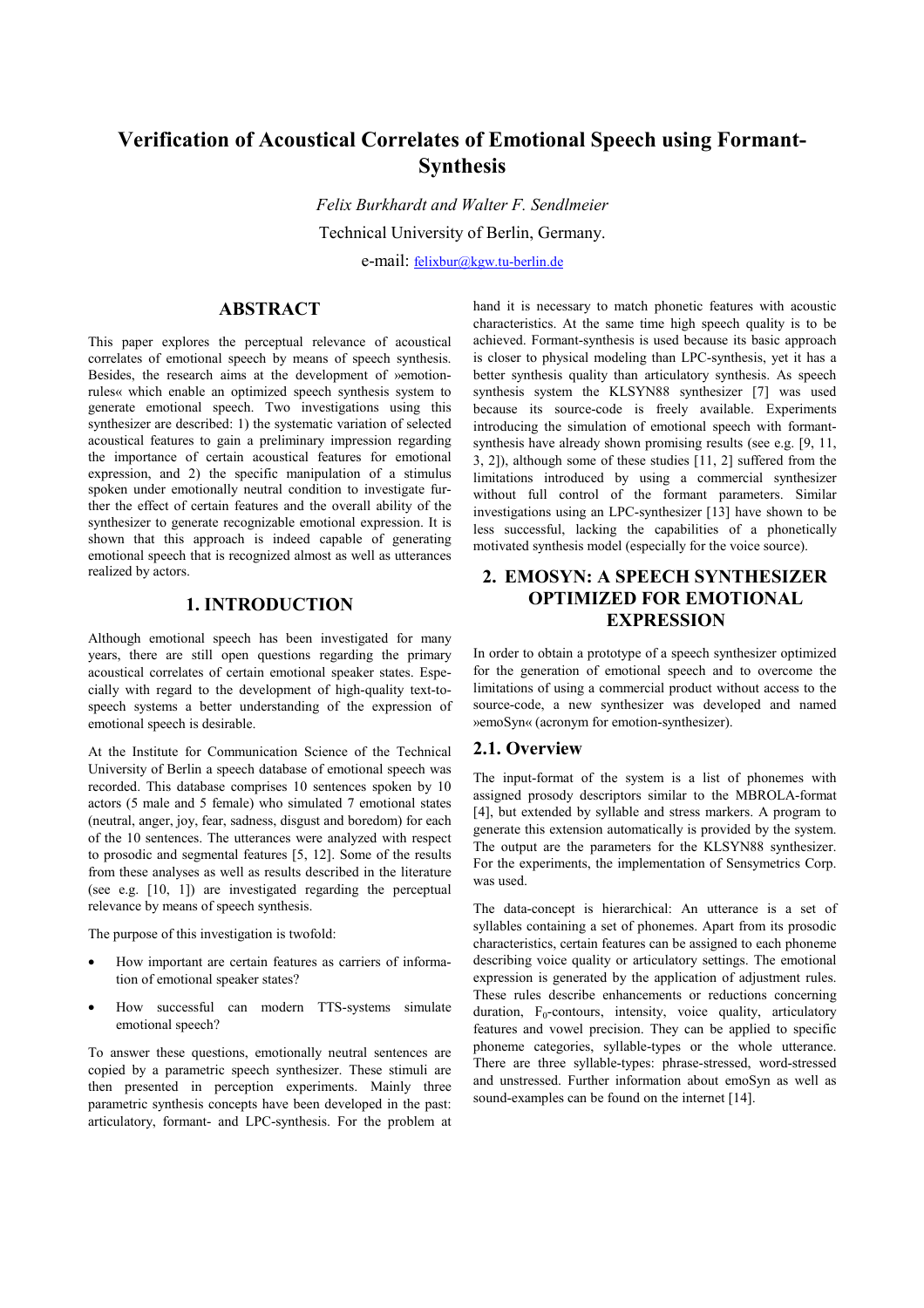#### **2.2. Description of Modifiable Parameters**

The following describes the modifiable features of emoSyn that were used in the perception experiments. In general, these features are parameterized by a rate given in percent.

**mean pitch**: Mean pitch-height can be modified directly by shifting all pitch-values by a specified amount.

**pitch range**: Pitch range is modified by expanding or compressing all pitch values around a reference value which is determined by the mean pitch-height of the last syllable.

**pitch variation**: This is the application of the pitch range algorithm on syllables. The reference value in this case is the syllable's mean pitch.

**pitch contour (phrase)**: The pitch contour of the whole phrase can be designed as a rising, falling or straight contour. The contours are parameterized by a gradient (in semitones/sec). As a special variation for happy speech, the »wave model« can be used where the main-stressed syllables are raised and the inbetween syllables are lowered. It's parameterized by the max. amount of raising and lowering and connected with a smoothing of the pitch contour.

**pitch contour (syllables)**: A rising, falling or level contour can be assigned to each syllable-type. Additionally, the last syllable can be handled separately.

**F0-flutter**: As a feature similar to jitter, Klatt suggested the parameter  $F_0$ -flutter [7]. It is applied to all vowels.

**intensity (syllables)**: The intensity for each syllable-type can be modified by an amount in dB.

**speech rate**: The speech rate can be modified for the whole phrase, sound categories or syllable-types separately by changing the duration of the phonemes. A change in speech rate has a stronger effect on stressed vowels than on unstressed ones and a stronger effect on vowels than on consonants.

**phonation type**: The phonation type can either be a modal, falsetto, breathy, creaky, or tense voice (see Laver's terminology [8]). The KLSYN-88-voice-source parameters as well as formant-bandwidths and spectral notches are modified accordingly. Creaky voice can be assigned either to all voiced phonemes of the utterance or only to the first half of vowels after an unvoiced/voiced transition. It is implemented in a more harsh version (with short open-glottis phase) or a somewhat breathy one, which is suitable for emotions with low arousal. Falsetto voice is implemented by a pitch-shift and by introducing an irregularity to the pitch.

**vowel precision**: The vowel precision is realized by formanttarget undershoot or overshoot in specified syllable-types. The first two formants are shifted towards or away from the neutral position.

**lip-spreading**: This feature is implemented by raising the frequencies of the first two formants by a given rate.

## **3. EXPERIMENT 1: SYSTEMATIC VARIATION OF ACOUSTICAL FEATURES**

To confirm results from earlier studies as well as the perceptual relevance of rarely investigated features (i.e. voice-quality or articulatory precision [5, 6, 1]), a listening experiment was set up comprising five features (mean pitch, pitch range, speech rate, phonation type and vowel precision).

#### **3.1. Generating the Stimuli**

The five features were varied in the following way:

- mean pitch  $(3 \text{ steps})$ : original,  $50\%$  lifted and  $30\%$ lowered
- pitch range (3 steps): original,  $50\%$  narrower and  $50\%$ broader (be aware that a pitch variation by 50 % does not necessarily result in a 50 % larger range)
- speech rate (4 steps): original, 20 % faster, 20 % slower, stressed syllables 20 % slower with all other syllables 20 % faster (further called mixed model)
- phonation type (5 characteristics): modal voice, creaky voice, falsetto voice, breathy voice and tense voice
- vowel precision (3 characteristics): original, target overshoot (phrase-stressed syllables 80 %, word-stressed 30 %), target undershoot (unstressed syllables 50 %, stressed syllables 20 %).

The stimuli were generated by emoSyn, modifying an emotionally neutral version of the German sentence: »*An den Wochenenden bin ich jetzt immer nach Hause gefahren und habe Agnes besucht.« (At the weekends I always drove home and visited Agnes)*. This utterance was copy-synthesized from a phrase of the above mentioned emotional speech database. It is understood to be semantically neutral in the sense that it can be convincingly expressed with a variety of emotions.

### **3.2. The Perception Experiment**

As the systematic variation of all five features would have resulted in a set of more than 2000 stimuli, the feature set was split into three main groups and each combined with the others, resulting in three tests. The first group comprises intonatory features (mean pitch and pitch range). Phonation types are a group of their own, and the last group, segmental features, consisted of speech rate and vowel precision. Three tests resulted:

- Test 1: intonation features and phonation types (45 stimuli)
- Test 2: phonation types and segmental features (60 stimuli)
- Test 3: intonation and segmental features (108 stimuli)

All tests were performed at a computer terminal using headphones in a quiet surrounding. The stimuli were presented to each listener in a different random order. The first two training stimuli were not included in the analysis. Thirty native German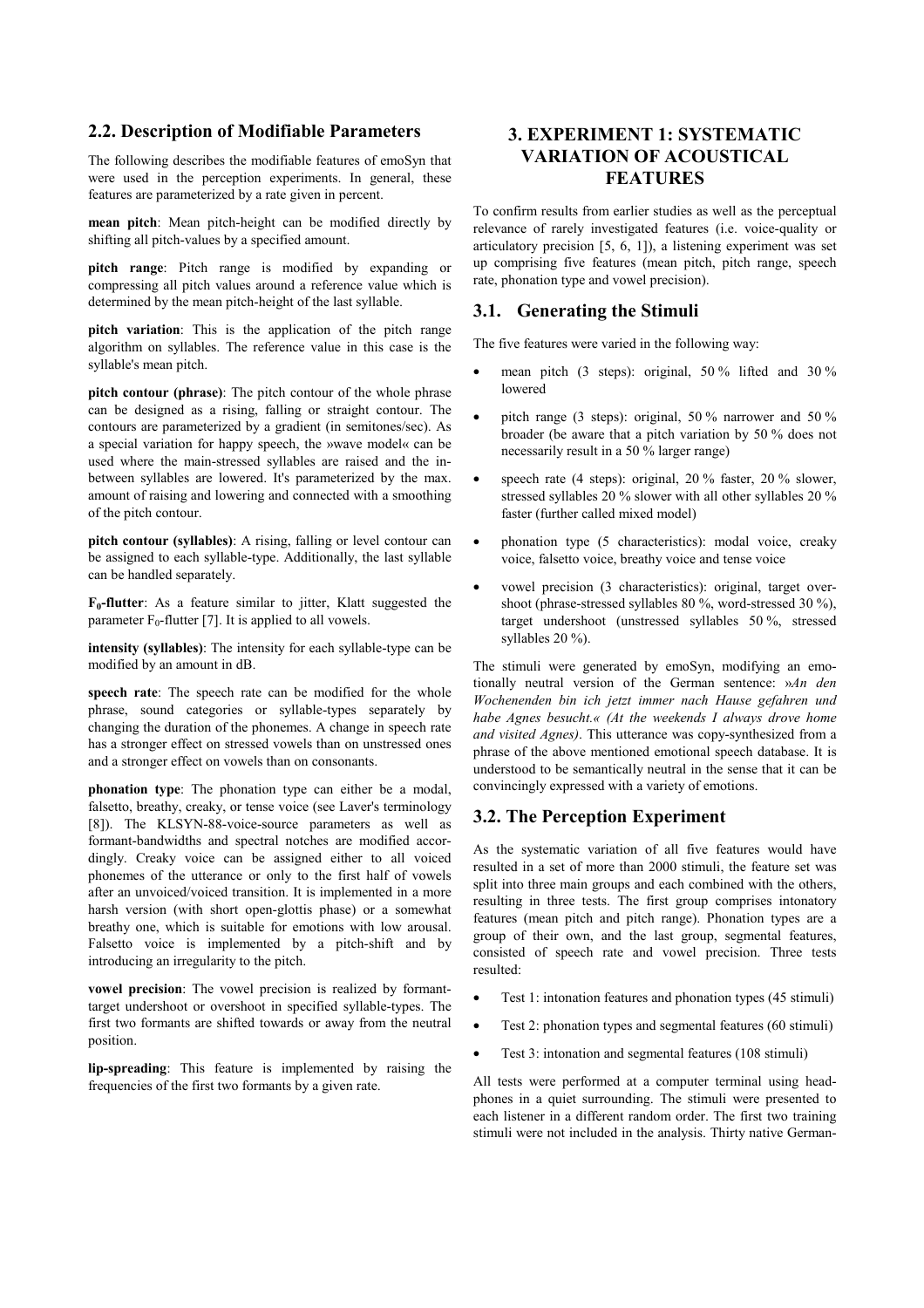speaking listeners participated in each test (15 female and 15 male). The average age was 30 years. Some were expert listeners, but most were naïve.





**Figure 2**: Average judgments for pitch range modification.

**Boredom**: A lowered mean pitch and a narrow pitch range as

well as a breathy or creaky voice results significantly often in an assessment of the stimuli as bored. Furthermore, a slow speech rate and an imprecise vowel articulation enhances a bored expression. For all these features the reverse modifications

weaken the assessment of the stimuli as bored.

**Sadness**: The expression of sadness is revealed by a narrow range and a slow speech rate as well as a breathy articulation. Surprisingly, a raised pitch contour and falsetto voice also enhance a sad impression. This is not consistent with findings in earlier literature, where sadness is described as an emotion with low arousal. We argue that the denotation »sadness« (or at least the German translation *Trauer*) is not specific enough and should be split into two categories: »crying despair« with high arousal and »quiet sorrow« with low arousal (in analogy to the often mentioned (e.g. [1]) differentiation between hot and cold anger).



**Figure 3**: Average judgments for speech rate modification

**Anger**: For anger there are few, but obvious results. A faster speech rate and tense phonation is judged by the majority as angry. The combination of these features reached a recognition rate of 64 %. In combination with a fast speech rate, a raised mean pitch leads to a lower identification rate of anger. It seems that this combination of features tend to express cold anger, a category not explicitly defined in this experiment.

**Figure 1**: Average judgments for mean pitch modification.

The listeners were asked to assign one emotion to each stimulus in the set (original denotation in parenthesis): neutral, fear (*Angst*), anger (*Wut/Ärger*), joy (*Freude*), sadness (*Trauer*) or boredom (*Langeweile*). This set of emotions is the same as in the emotional database. Disgust was omitted, because it was not recognized well enough in the database.

### **3.3. Statistical Analysis and Interpretation of the Results**

The results were analyzed by a series of univariate multifactorial ANOVAs with complete repetition of measurement using the statistical software SPSS. In the following interpretation, only results are discussed that yielded a significance level under 5 % (in fact most were lower than 1 %). The mean recognition rates are visualized in the figures 1-5. Only significant effects are regarded..

**Fear**: Utterances were judged as fearful when they had a high pitch, a broad range, falsetto voice and a fast speech rate or a speech rate according to the mixed model. Especially striking is the result of high pitch: the combination of raised pitch and falsetto voice, resulting in a pitch shift of 121 %, is perceived by 66 % of the judges as fearful. The significant effect of the mixed speech rate model is interesting, too; this effect could not be predicted from results in other studies.

**Joy**: The recognition of joy yielded the least obvious results in all three series of tests. Joy was also the emotion with the lowest recognition rates. It seems that important features (like intonation patterns) of joyful speech were not taken into account in this experiment. Nonetheless, a broader pitch range and a faster speech rate as well as modal or tense phonation are more often judged as joyful than the other characteristics. A lowered pitch sounds less joyful. Striking is the noticeable effect of vowel precision: A precise articulation enhances a joyful impression and an imprecise one reduces it.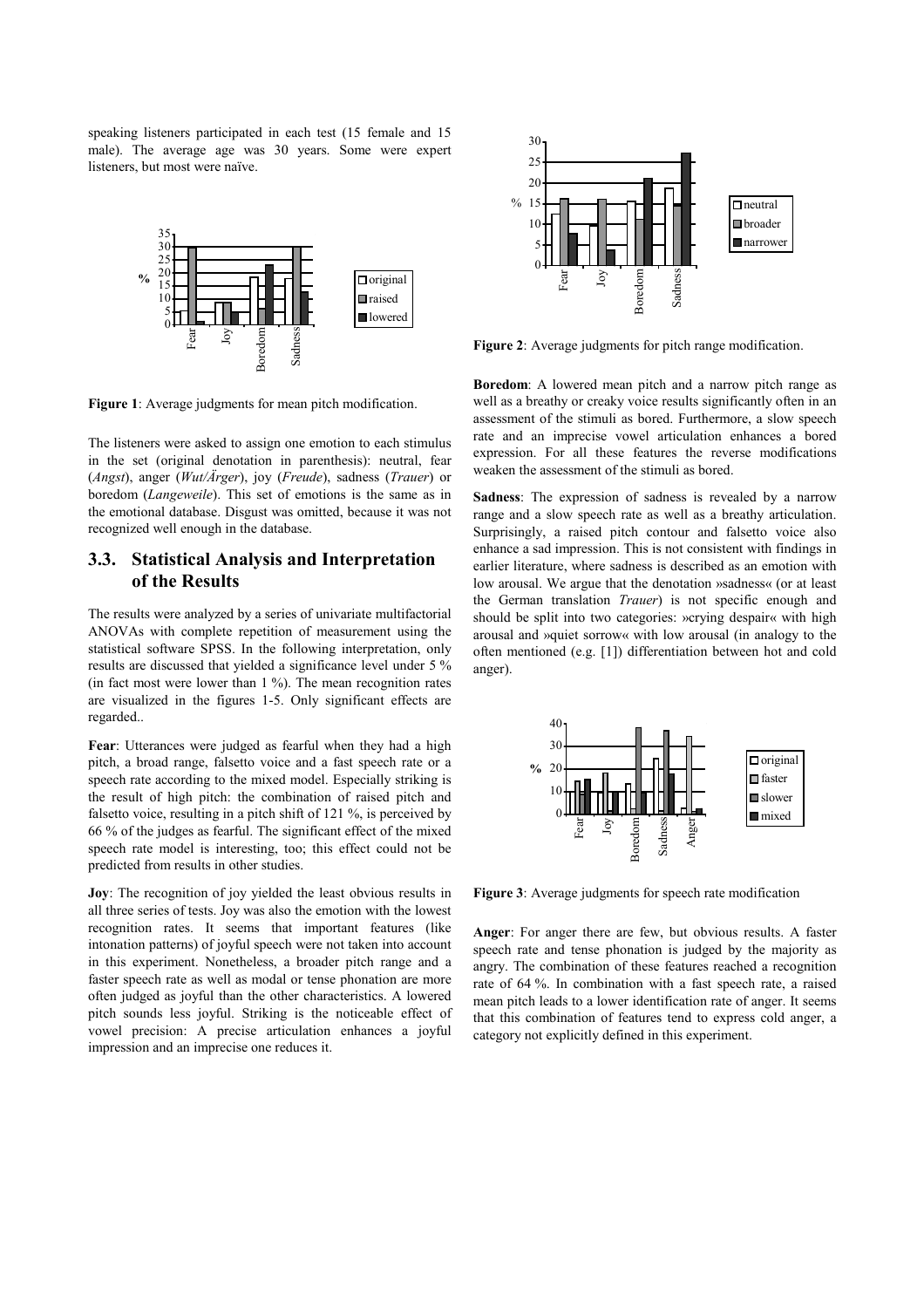

**Figure 4**: Average judgments for phonation type modification

### **3.4. Summary**

The results strengthen earlier findings regarding the significance of the voice quality on the assessment of emotional speech. As the parameterization of natural glottis signals is extremely tedious, the use of analysis-by-synthesis methods are helpful to gain information about the role of phonation types with respect to emotional expression. Where the results are ambiguous, further optimization seems possible and worth while.

## **4. EXPERIMENT 2: FURTHER OPTIMIZATION OF SPECIFIC FEATURES**

The restricted feature set and the limited number of emotions of the first experiment did not allow for a more specific exploration of the acoustical correlates. Also the ability of the synthesis system to generate emotional output could not be verified for all emotions. Therefore, a second experiment was run. To allow for the exploration of a greater feature set and at the same time to distinguish between emotions that differ mainly in the extent of arousal, a set of specific prototypes was designed. This approach differs fundamentally from the first one: While the stimuli were systematically varied and then classified by the judges in experiment one, now for each emotion a prototype is generated and varied slightly.

### **4.1. The Prototypes and their Variations**

The three basic emotions anger, joy and sadness are split into pairs, each differing by the extent of arousal. This leads to a set of 8 emotions: hot anger, cold anger, joy, happiness, crying despair, quiet sorrow, fear and boredom. Again stimuli were generated by manipulating the neutral sentence used in the first experiment. The modifications are now discussed in detail. The rate of the applied changes is noted in parenthesis.

**Hot/Cold anger** (5 versions each) Both emotions are characterized by a tense voice  $(50 \%)$  and faster speech rate  $(30 \%)$  as compared to the neutral version. For hot anger the pitch was raised (50 %), and for cold anger it was lowered (20 %). For both of these prototypes, versions were generated by changing the following features: the pitch range was broadened (200 % for hot anger, 100 % for cold anger), the stressed syllables were given an extra pitch shift upwards (50 %, only hot anger), all stressed syllables were associated with a descending pitch contour (30 ST/sec), the articulatory precision was changed (30 % overshoot for stressed syllables and 20 % undershoot for unstressed ones) and all stressed syllables were intensified (9 dB).



**Figure 5**: Average judgments for vowel precision modification

**Joy/Happiness** (5 versions each): The fundamental prototype of joy is very similar to hot anger: It is characterized by a faster speech rate  $(30 \%)$ , a raised pitch  $(50 \%)$  and a broader pitch range (100 %). For happiness the speech rate is slower (20 %) and the pitch is not raised. For both emotions, versions were generated that differ with respect to lip-spreading (10 %), stressed syllables with rising pitch contours (50 ST/sec), formant target overshoot (30 %) and the wave pitch contour model (100 % max. raise, 20 % max. lowering). For happiness additionally a version with breathy phonation was generated.

**Crying Despair** (5 versions): The basic version is modeled with a slower speech rate (20 %), a raised pitch (100 %), a narrowed pitch range (20 %) and narrowed variability (20 %). Further modifications comprise descending inflections (20 ST/sec),  $F_0$ flutter (FL=200), breathy and falsetto phonation (each 50 %).

**Quiet Sorrow** (5 versions): The fundamental version is characterized by an even slower speech rate (40 %), a lowered pitch (20 %), narrower pitch range and narrower variability (both 20 %). The versions differ with respect to descending pitch contours on stressed syllables (30 ST/sec),  $F_0$ -flutter  $(FL=300)$ , and breathy voice  $(50 \%)$ .

**Fear** (4 versions): The previous experiment has shown that a fearful expression can be reached by lifting the pitch contour by more than 200 %. As the result sounds somewhat unnatural, now more subtle modifications are made. The prototype is characterized, like hot anger and joy, by a raised pitch (150 %, in combination with falsetto voice 50 %), a faster speech rate (30 %) and a broadened range (20 %). The versions differ by the application of straight pitch contours to stressed syllables, a rising pitch contour on the last syllable (30 ST/sec),  $F_0$ -flutter  $(FL=300)$  and falsetto voice  $(100\%)$ .

**Boredom** (5 versions): The basic version for boredom is very similar to sorrow and has a slower speech rate  $(20\%)$ , and additional lengthening of stressed syllables (40 %), a lowered pitch (20 %), a reduced pitch range (50 %) and reduced variability (20 %). The last modifications provide an almost flat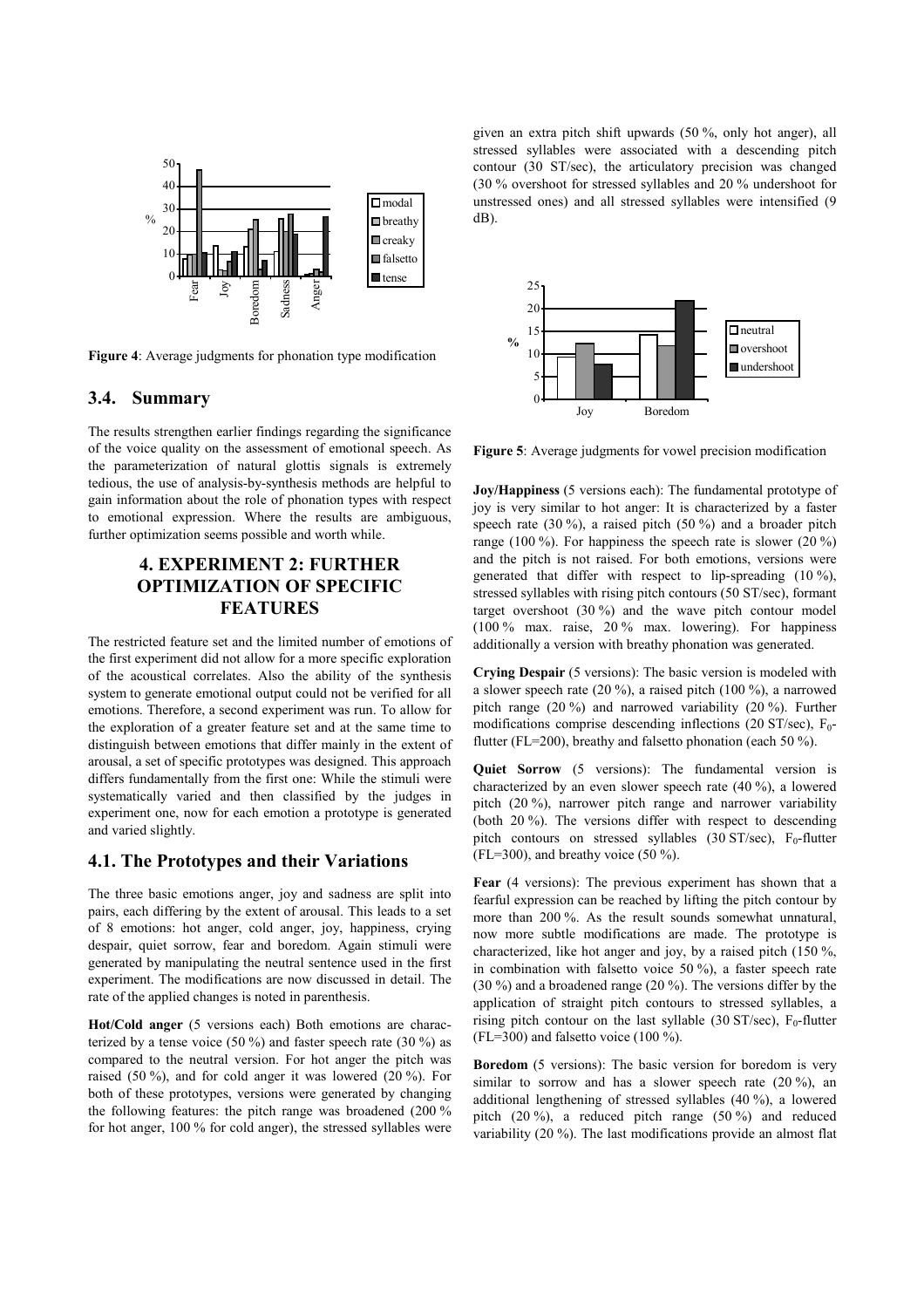pitch contour. Variations were made regarding formant target undershoot (20 % stressed syllables, 50 % unstressed ones), breathy phonation, and the application of creakiness to the voice onsets.

### **4.2 The Perception Experiment**

The stimuli were presented to 42 listeners (23 female, 19 male) using the same procedure as in the first experiment. The larger number of judges was motivated by the observation that the variance of the judgments was extremely high. The listeners were asked to assign the stimuli to either neutral, hot anger (*Wut, Zorn*), cold anger (*Ärger, Gernervt*), happiness (*Wohlbefinden, Zufriedenheit*), joy (*Freude*), crying despair (*weinerliche Trauer*), quiet sorrow (*stille Trauer*), fear (*Angst*) or boredom (*Langeweile*). In order to provide the judges with a reference stimulus and to test the fundamental quality of the speech synthesizer, the emotionally neutral utterance was presented four times randomly during the test. Four training stimuli were played in advance, resulting in a number of 47 stimuli.

#### **4.3 Analysis and Discussion of the Results**

To analyze the results, again for each emotion an ANOVA was computed by SPSS. Only significant results (on the 5 % level) will be reported. Additionally, the results from confusion matrices were taken into account (see Figure 6). Only confusions above chance-level (11 %) are discussed.

**Hot anger**: The different versions were significantly identified as hot anger as opposed to the neutral stimulus. The most successful version yields a recognition rate of 28.6 %, but is confused with cold anger by 38.1 % of the judges. It seems that an angry quality is achieved primarily on the basis of a faster speech rate and tense phonation (as predicted by the first experiment), but a high arousal could not be simulated by the raised pitch. Perhaps the limited bandwidth of the synthesizer (5 kHz max freq.) did not allow to induce the harsh sound of hot anger. Another explanation may be that the system is unable to stress syllables that were not stressed before. Hot anger is reportedly known as an emotion with many stressed syllables (e.g. [5]). Three of the versions were also confused with fear, this can be explained by the fact that hot anger and fear are similar with respect to high arousal and negative valence.

**Cold anger**: All versions of cold anger were highly significantly identified as the intended emotion. The version with formant target overshoot achieves the highest recognition rate (59.5 %). If confused, cold anger was primarily interpreted as neutral or hot anger.

**Joy**: The results for joy reveal a large effect for the intonation wave model. The version introducing this model is recognized by 81 %. It remains unclear whether this is primarily achieved by the smoothing of the pitch contour or the raising and lowering of the syllables. Another result is the effect of the lipspreading feature: The stimulus without this feature is not recognized. All versions except the one including the wave model are poorly recognized and frequently confused with anger and less often with fear or despair. This is explainable by a similarity in intensity (see also [1]).

|         | Neut. HA CA Ha Joy De So Fe Bo       |                                 |         |                           |                                     |                          |                     |  |
|---------|--------------------------------------|---------------------------------|---------|---------------------------|-------------------------------------|--------------------------|---------------------|--|
|         | Neut.                                |                                 | _ _ _ _ |                           |                                     |                          |                     |  |
|         | 55.4 4.8 19 11.9 2.4 2.4 2.4 2.4 7.1 |                                 |         |                           |                                     |                          |                     |  |
|         | $H A$ <sub>-</sub>                   | ■ ■ - - - - - -                 |         |                           |                                     |                          |                     |  |
|         | 0.6 28.6 11.9 0 4.8 0 0 4.8 0        |                                 |         |                           |                                     |                          |                     |  |
| $CA \_$ |                                      |                                 |         |                           |                                     | $ -$                     |                     |  |
|         |                                      | 0 38.1 59.5 0 4.8 0 4.8 7.1 2.4 |         |                           |                                     |                          |                     |  |
|         | Ha                                   |                                 |         |                           | — <b>— П</b> — — —                  |                          |                     |  |
|         | 21.4 4.8 7.1 61.9 4.8 7.1 0 4.8 0    |                                 |         |                           |                                     |                          |                     |  |
|         | $_{\rm Joy}$ __                      |                                 | $  -$   |                           |                                     | $\sim$ $\sim$ $\sim$     |                     |  |
|         |                                      | $0$ 7.1 0 14.3 81 0 0 11.9 0    |         |                           |                                     |                          |                     |  |
|         | $De$ $\qquad$                        | $\overline{\phantom{0}}$        |         |                           |                                     |                          |                     |  |
|         | 1.2                                  |                                 |         |                           | 7.1 2.4 0 0 69 26.2 14.3 0          |                          |                     |  |
|         | $\frac{1}{2}$ so $\frac{1}{2}$       |                                 |         | $\overline{\phantom{0}}$  |                                     |                          |                     |  |
|         | 7.1 D                                |                                 |         | $\mathbf{0}$ $\mathbf{0}$ | $0$ 9.5 38.1 2.4 19                 |                          |                     |  |
| Fe      |                                      | $\overline{\phantom{0}}$        |         |                           | and the contract of the contract of |                          | $\blacksquare$ $\_$ |  |
|         | 1.8                                  |                                 |         |                           | 9.5 0 0 2.4 11.9 2.4 52.4 0         |                          |                     |  |
| Bo      |                                      |                                 | _______ |                           |                                     | $\overline{\phantom{a}}$ |                     |  |
|         |                                      |                                 |         |                           |                                     |                          |                     |  |

 $12.5$ D  $0$  11.9  $0$  $0$  26.2  $0$  71.4 **Figure 6:** Confusion plot of the best recognized stimuli**,** rows=judged, columns=intended.(HA=hot anger, CA=cold anger, Ha=happiness, De=crying despair, So=quiet sorrow, Fe=fear, Bo=boredom)

**Happiness**: The favorable effect of the wave model is also valid for the stimuli with intended happiness. The best version yields a recognition rate of 61.9 %. If confused, it was categorized as joy (14.3 %) or neutral (11.9 %). As with joy, only stimuli with lip-spreading characteristic are recognized. All versions except the one with the wave model are furthermore confused with sorrow (14 %) and boredom (16 %), accounting for a similarity in intensity. Only the ones with lip-spreading characteristic and rising pitch patterns are confused with joy.

**Crying despair:** All versions achieve high recognition rates. The ones with  $F_0$ -flutter or falsetto phonation are recognized best (69 %). As both are characterized by a high pitch and  $F_0$ irregularities, they sound very similar. The descending pitch contours do not enhance a sad expression. The best version of despair is confused with fear only slightly above chance level (11.9 %). This confusion is explainable by a similarity in arousal, valence and potency. Interestingly, the version with breathy phonation is confused with quiet sorrow by 28.6 % of the judges.

**Quiet sorrow**: All versions are recognized, but often confused with boredom, as boredom is often confused with quiet sorrow. The version without modifications concerning voice quality features is recognized by 62 % of the judges as bored. Only the